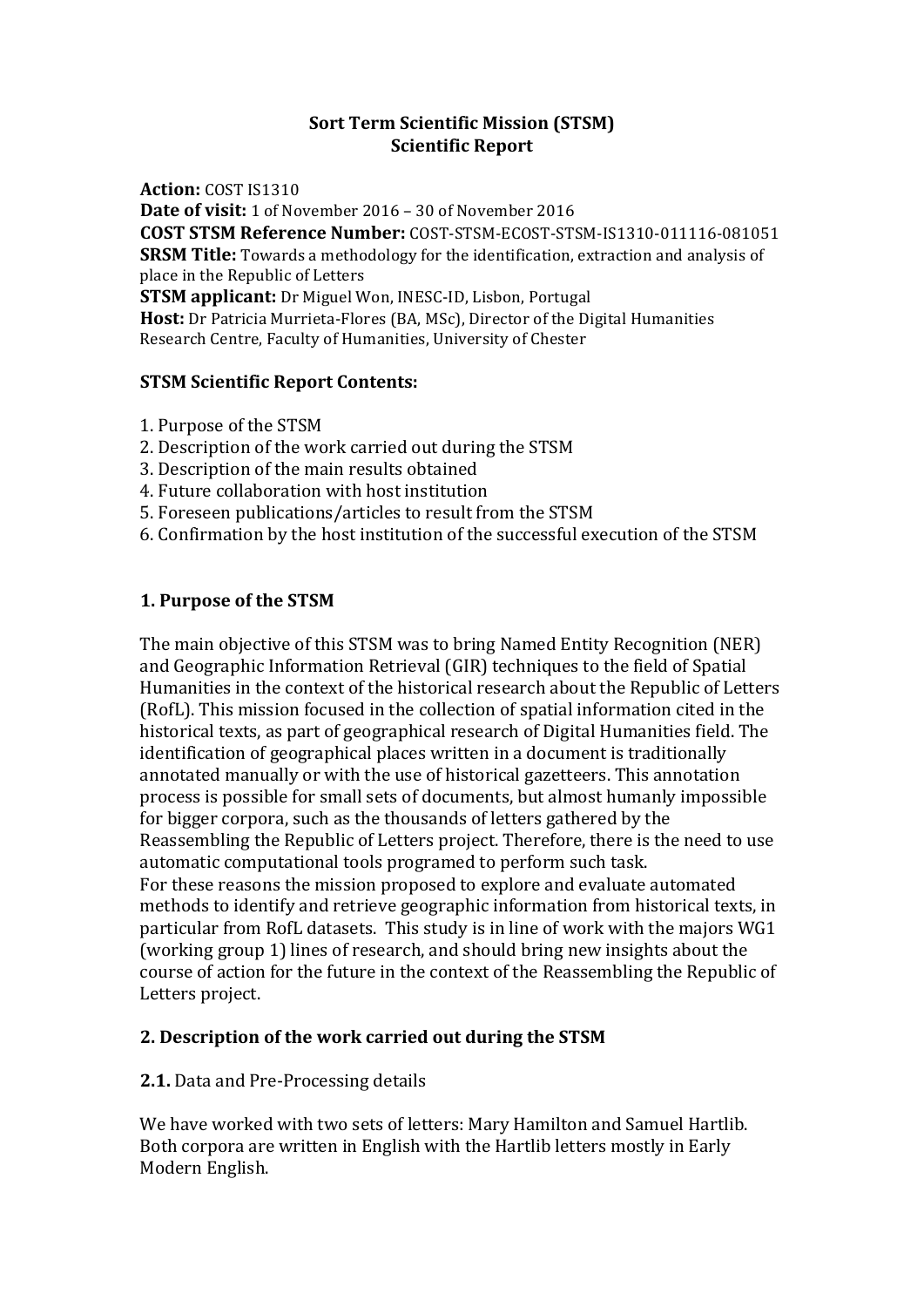The Mary Hamilton set contains a total of 161 letters in XML files annotated in TEI. The annotations contain metadata such as authorship, date, information about the transliteration project, context of the letter according to research carried out, corrections made by the transliterator and annotated words within the body text. This annotation included place and person names, which we have used to evaluate the final results.

In order to create clean text files suitable to be processed by the NER systems, all XML files went trough a cleaning step. This pre-processing consisted in the extraction of the body texts from the XML code, followed by a tokenization and tagging process, where all words and punctuation were labeled with the tags "LOC" for location, and "O" for other. For such labeling process the XML metadata information was used.

The Samuel Hartlib corpus is composed by 5743 letters, mostly written in Early Modern English (we have not identified all written languages in the full set, but we identified letters written in French, German and Latin).

Unlike Mary Hamilton letters, the Hartlib corpus does not contain annotations that would allow the evaluation of the NER system in the full corpus. For this reason, we have selected a set of 54 letters and manually annotated, within the documents, all mentioned place-names. This set was used to measure the performance of each NER system in respect to its ability to identify the mentioned locations in the Hartlib letters.

The Hartlib corpus is coded in a set of html files that show a faithful representation of the original letters, i.e., they present the original text together with a series of comments related to the editorial process and written by the transcriber. All the comments are written within square brackets and can be simple notes that should not be part of the main text, or suggestions from the transcribers about a word that cannot longer be appreciated in the original manuscript. In this last case, the suggestion should be included in the main text. See for instance the next two examples:

- 1. [*si*>word/s deleted*s*/i**>**]
- 2. [<i>another hand?:</i> Mr Williamsons]

The first case is a note stating that there was a deleted word in the original manuscript, while the second example is referring to a case where the manuscript has the name "Mr Williamsons" written in the text, but by a different hand. 

For the present work we want the closest form of a meaningful text, without the notes from the transcriber but with the suggestions of what should be incorporated in the final text. For the equivalent cases to the first example, a simple deletion from the original html file can be performed, because it is just a pure transcriber comment. But for the second example "Mr Williamsons" must be kept.

We were not able to find a universal pattern for all the comments that would allow the implementation of an automatic cleaning process. Therefore, in order to study the NER task performance dependency with these comments, two cleaning processes were defined: *full* and *fast clean*. We have studied the impact of each cleaning process in the same set of 54 annotated letters mentioned above.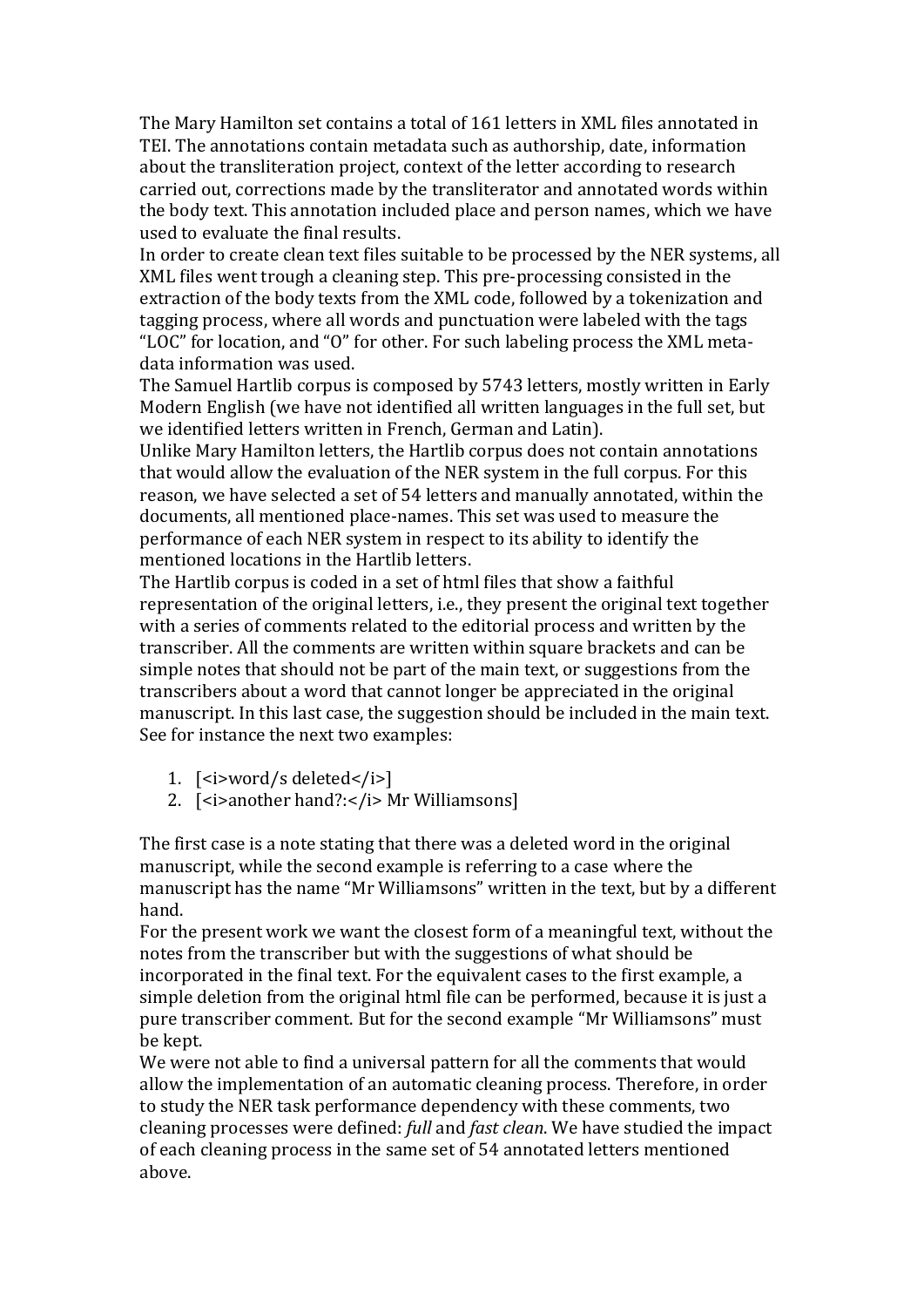In the *full clean* we first manually identified common patterns and the exceptions rules in the transcriber's notes in the 54 selected letters. Based in these findings, all square brackets were then correctly removed and replaced by the appropriate text. This cleaning process creates the closest text form in respect to the original. However its creation was not done automatically.

For *the fast clean* method all square brackets and its content were completely removed automatically. Therefore, in this version, the final texts have missing words, in particular the suggestions written form the transcriber. The advantage of this pre-processing, is that it can be automated and applied to the full set. We have additionally applied standard cleaning tasks to both sets: html code, page brakes and non-alphanumeric characters, except punctuation, were removed. Also, and equivalently to Mary Hamilton set, tokenization and tagging with "LOC" and "O" tags was applied.

In addition to the possible cleaning process dependency, the NER task is also language dependent. Therefore, in order to study the potential impact of language stage difference, we have translated documents from the original Early Modern English (EME) to Modern English (ME) and parsed both language sages for results comparison.

All scripts used to pre-process and parse the analyzed texts were written in python 2.7, with special use of packages NLTK [1]. The translation from EME and ME was performed with MorphAdorner tool [2].

#### **2.2** Place-names identification

The automatic identification of locations mentioned in the letters was performed through the use of Natural Language Processing (NLP) tools developed from Name Entity Recognition (NER) field.

NER is a subtask of the NLP field and its main objective as a task is to identify named entities, such as person names or locations in a given text. For the present work we are only interested in the identification of all geographic locations mentioned in the historical letters.

There are today many free available NER tools, coded for different computer and natural languages. Equivalently to other tasks in NLP, NER tools are built through the use of supervised or unsupervised methods borrowed from the field of Machine Learning (ML). The first method relies in statistical pre-trained models fitted from annotated corpora that allow a "learning" process to take place; the second method tries to directly solve the task without requiring pretraining. Supervised methods tend to give better results but need annotated corpora, usually by humans, that usually are scarce. Up today the best NER tools based in supervised learning methods outperformed tools based in unsupervised methods, and for this reason we focus, in the current work, in NER tools that were trained by supervised methods only.

Mathematically, the "learning" process is no more than to find the best fit parameters of the underlying model used by the NER system, and therefore the main distinction between each tool is the mathematical model that it uses, as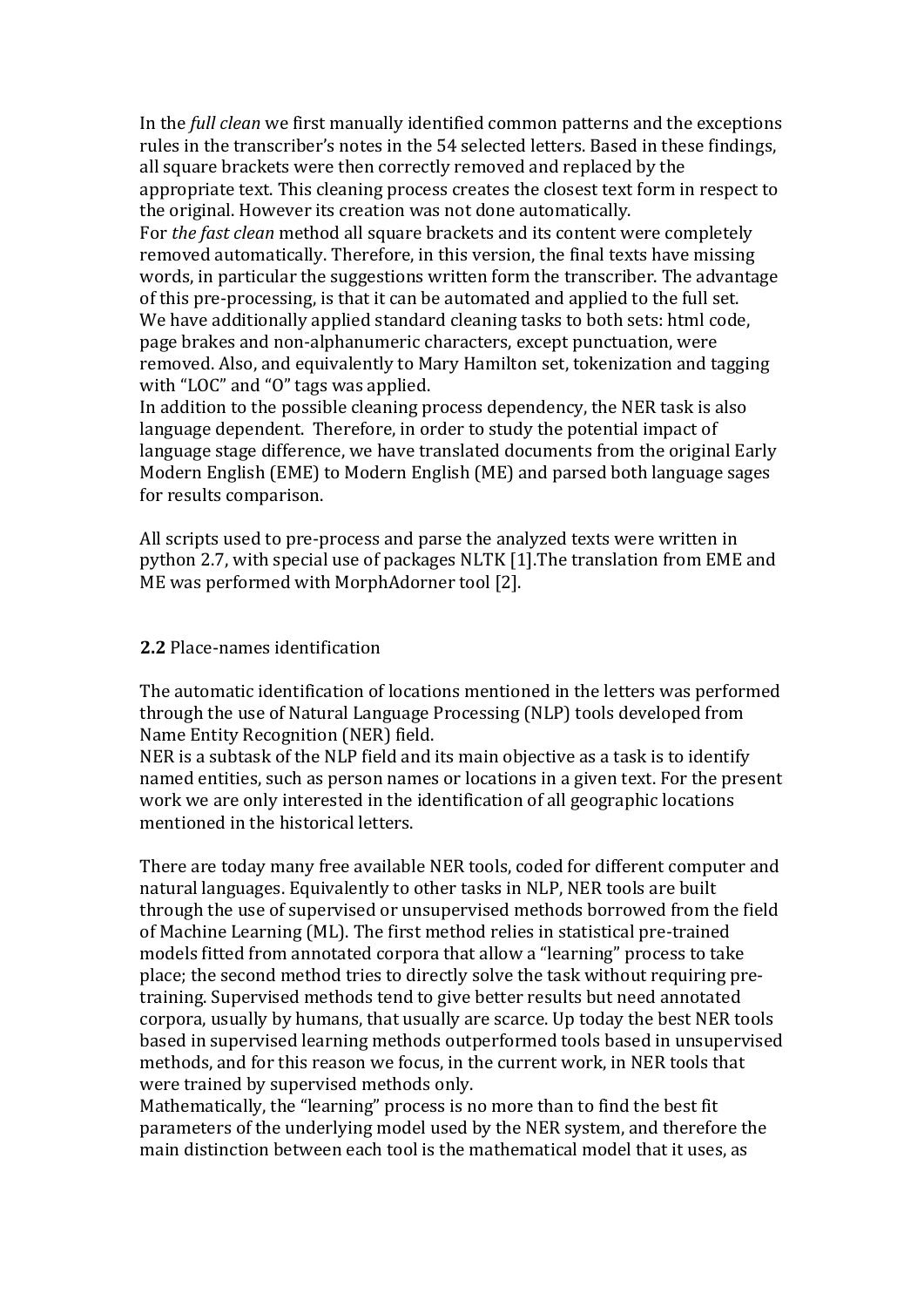well the parameters it receives as input. For this reason we avoid NER tools constructed with very similar mathematical models. We have chosen five different NER tools to identify the place-names:

- Tagger [3]
- Standford NER [4]
- Edinburgh Geoparser [5]
- Spacy  $[6]$
- Polyglot [7]

The selection followed the criteria of simplicity of its usability, good performance in standard corpora like CONLL 2003 [8] and model diversity. Parsing the texts with multiple NER tools that were trained with different statistical models allows the possibility to consider the different results as independent. In order to explore statistical independency, we have additionally implemented a voting system that combines all NER system results. Also, in order to consider information already collected, we have included a gazetteer built from the EMLO database [9].

The implemented voting system works as follows:

- 1. A vote per system is given for each location tagged by any of the NER systems; E.g., if the word "London", in position  $n$ , is tagged as a location by the Edinburgh Geoparser and Spacy but not by any other NER tool, it receives two votes;
- 2. After all votes from NER tools are distributed, a query for the location in the EMLO gazetteer is made and if there is an entry for the location an additional vote is given:
- 3. The candidate is tagged as a *true* location if it collected the minimum defined votes.

The NER systems performance is evaluated in terms of precision, recall and Fmeasure. The precision result should be interpreted as "percentage of correct entities in respect to all entities tagged as a location by the NER system". Therefore, if only one entity is tagged, and that entity is in fact a *true* location, we would then be facing a precision of 100%. For the recall, the reading should be: "percentage of corrected tagged entities in respect to the total absolute true number of entities". If 10 entities are correctly identified as a location but in fact there are 100 *true* locations in the texts, it results in a recall of 10%. Finally, Fmeasure is a combination of these two parameters and intends to give final balance between precision and recall. It is expressed by:

 $F = 2 \frac{precision \times recall}{precision + recall}.$ 

We note that in order to calculate these metrics, the position within the texts of the identified place-name was taken into account. Therefore, if e.g. "London" location is mentioned twice in one document, the NER system should identify both citations to "London", as well their respective position within the text.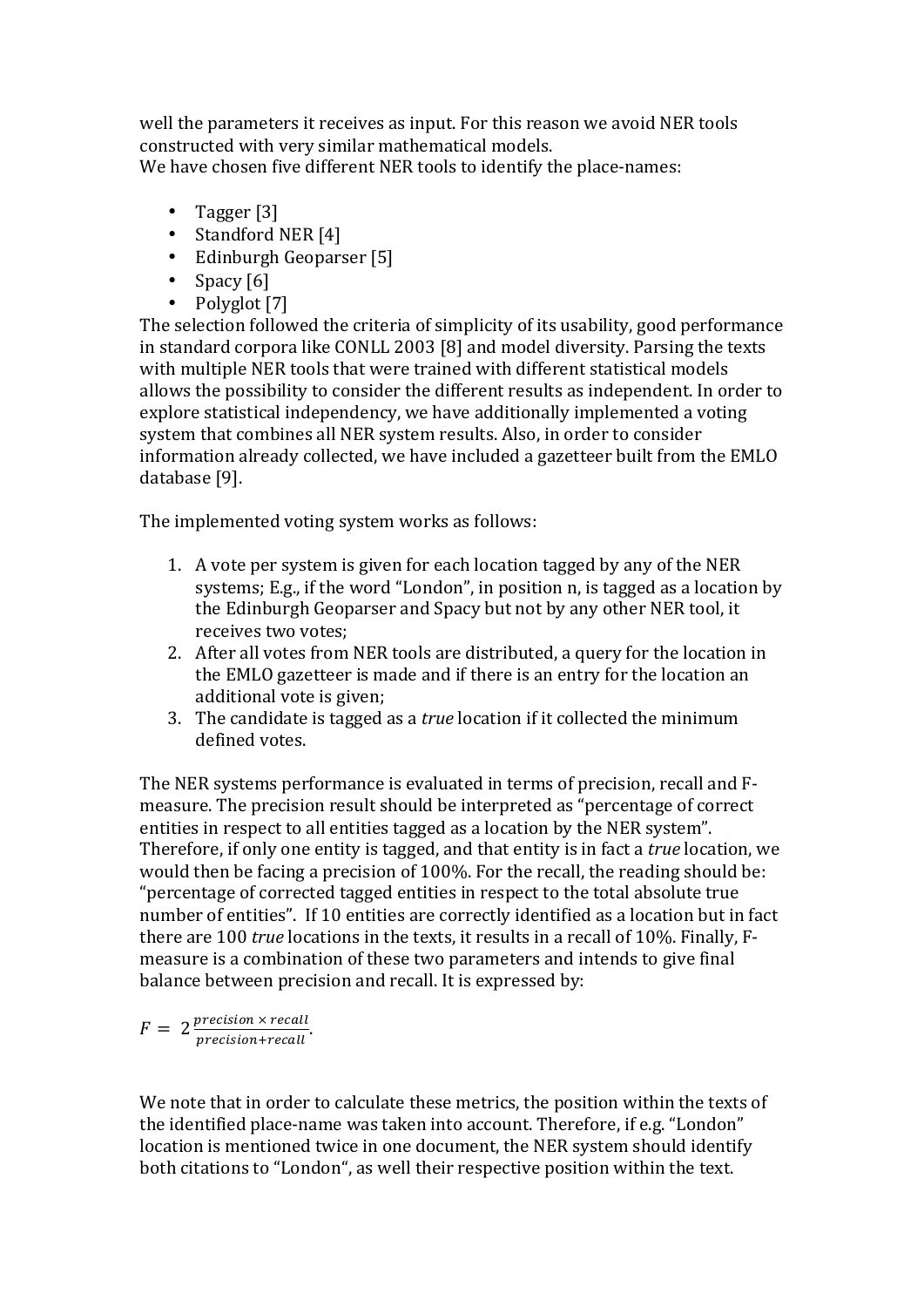#### 2.3 Geographic Information

During the work done under this STSM no research has been done about the extraction of the geographic information, such as latitude and longitude. This information was extracted, whenever possible, from the Geonames database. For every location identified from the NER systems explained above, a query to the Geonames database was requested, and saved in case a positive response. However, no study has been performed to evaluate the correctness of such responses, namely, if the geographic locations obtained correspond to the physical location mentioned in the text. These queries were made using *python* module *geopy* [10].

### **3. Description of the main results obtained**

Tables 1-4 show the results when considering individually each NER system, and when combining them with the voting system explained above. For this last case we have set 5 different minima voting thresholds, ranging from 2 to 5 votes. Table 1 shows the results for Mary Hamilton letters and Tables 2, 3 and 4 for the selected Samuel Hartlib letters. Table 2 shows the evaluation when these letters were pre-processed by the *full clean* rules followed by a translation from the original text to Modern English. Table 3 shows the equivalent results for the documents that have been *fully cleaned* but not translated to ME. Finally, in table 4 we show the results when only *fast clean* pre-processed is applied. For all tables we have signaled (in bold) the best F-Measure result.

| Hamilton            |           |        |           |
|---------------------|-----------|--------|-----------|
| Model               | Precision | Recall | F-Measure |
| tagger              | 43.8      | 58.3   | 50        |
| <b>Stanford NER</b> | 55.9      | 63.1   | 59.3      |
| Geoparser           | 53.9      | 71.6   | 61.4      |
| Spacy               | 66.7      | 56.6   | 61.2      |
| Polyglot            | 60.7      | 64.1   | 62.3      |
| Comb+EMLO 1 vote    | 34.9      | 84.6   | 49.4      |
| Comb+EMLO 2 votes   | 58.9      | 79.9   | 67.8      |
| Comb+EMLO 3 votes   | 74.9      | 68.5   | 71.6      |
| Comb+EMLO 4 votes   | 84.2      | 57.7   | 68.5      |
| Comb+EMLO 5 votes   | 90.3      | 46.7   | 61.6      |

Table 1: Precision, Recall and F-Measure results for Mary Hamilton letters.

| Hartlib (full clean and ME) |           |        |           |
|-----------------------------|-----------|--------|-----------|
| Model                       | Precision | Recall | F-Measure |
| tagger                      | 53.8      | 51.8   | 52.8      |
| <b>Stanford NER</b>         | 73.6      | 67 1   |           |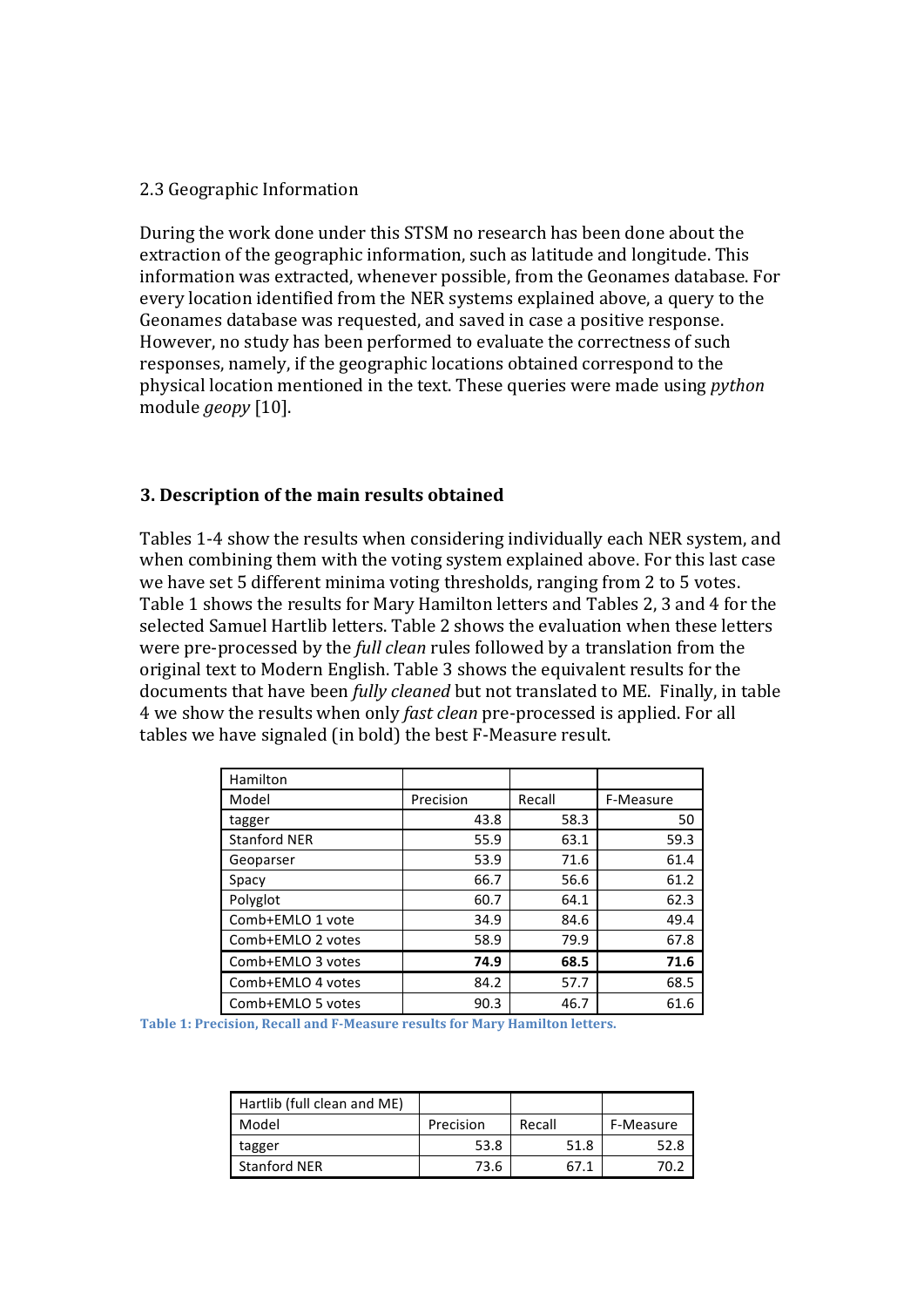| Geoparser         | 67   | 50.6 | 57.6 |
|-------------------|------|------|------|
| Spacy             | 61.8 | 54.9 | 58.1 |
| Polyglot          | 65.7 | 57.1 | 61.1 |
| Comb+EMLO 1 vote  | 43.6 | 78.8 | 56.2 |
| Comb+EMLO 2 votes | 72.1 | 76   | 74   |
| Comb+EMLO 3 votes | 81.2 | 60.9 | 69.6 |
| Comb+EMLO 4 votes | 87.8 | 48.9 | 62.8 |
| Comb+EMLO 5 votes | 92.4 | 36.5 | 52.4 |

Table 2: Precision, Recall and F-Measure results for the 50 selected letters of Samuel Hartlib corpus, with full clean pre-processing and translated from the original to Modern English.

| Hartlib (full clean and EME) |           |        |           |
|------------------------------|-----------|--------|-----------|
| Model                        | Precision | Recall | F-Measure |
| tagger                       | 53.2      | 52.8   | 53.3      |
| <b>Stanford NER</b>          | 73.1      | 68     | 70.4      |
| Geoparser                    | 53.4      | 51.8   | 52.4      |
| Spacy                        | 58.9      | 56.3   | 57.5      |
| Polyglot                     | 52.7      | 58.9   | 55.6      |
| Comb+EMLO 1 vote             | 35.4      | 81.1   | 49.3      |
| Comb+EMLO 2 votes            | 69.3      | 78     | 73.4      |
| Comb+EMLO 3 votes            | 80.5      | 61.4   | 69.7      |
| Comb+EMLO 4 votes            | 87.7      | 49.4   | 63.2      |
| Comb+EMLO 5 votes            | 93.4      | 37.3   | 53.3      |

Table 3: Precision, Recall and F-Measure results for the 50 selected letters of Samuel Hartlib corpus, with full clean pre-processing only.

| Hartlib (fast clean and EME) |           |        |           |
|------------------------------|-----------|--------|-----------|
| Model                        | Precision | Recall | F-Measure |
| tagger                       | 53.6      | 53     | 53.3      |
| <b>Stanford NER</b>          | 73.2      | 68.2   | 70.6      |
| Geoparser                    | 53.5      | 52     | 52.7      |
| Spacy                        | 58.8      | 56.3   | 57.6      |
| Polyglot                     | 52.8      | 59.2   | 55.8      |
| Comb+EMLO 1 vote             | 41.3      | 80.6   | 54.6      |
| Comb+EMLO 2 votes            | 69.3      | 78.3   | 73.5      |
| Comb+EMLO 3 votes            | 81.1      | 61.7   | 70.1      |
| Comb+EMLO 4 votes            | 87.3      | 49.6   | 63.3      |
| Comb+EMLO 5 votes            | 93        | 37.5   | 53.4      |

Table 4: Precision, Recall and F-Measure results for the 50 selected letters of Samuel Hartlib corpus, with fast clean pre-processing only.

From the shown results we can see that the combination system with a minimum of 2 to 4 votes was able to constantly outperform the individual NER systems. Also, all experiments resulted in a best minimum F-Measure of 70, which gives consistency to the analysis.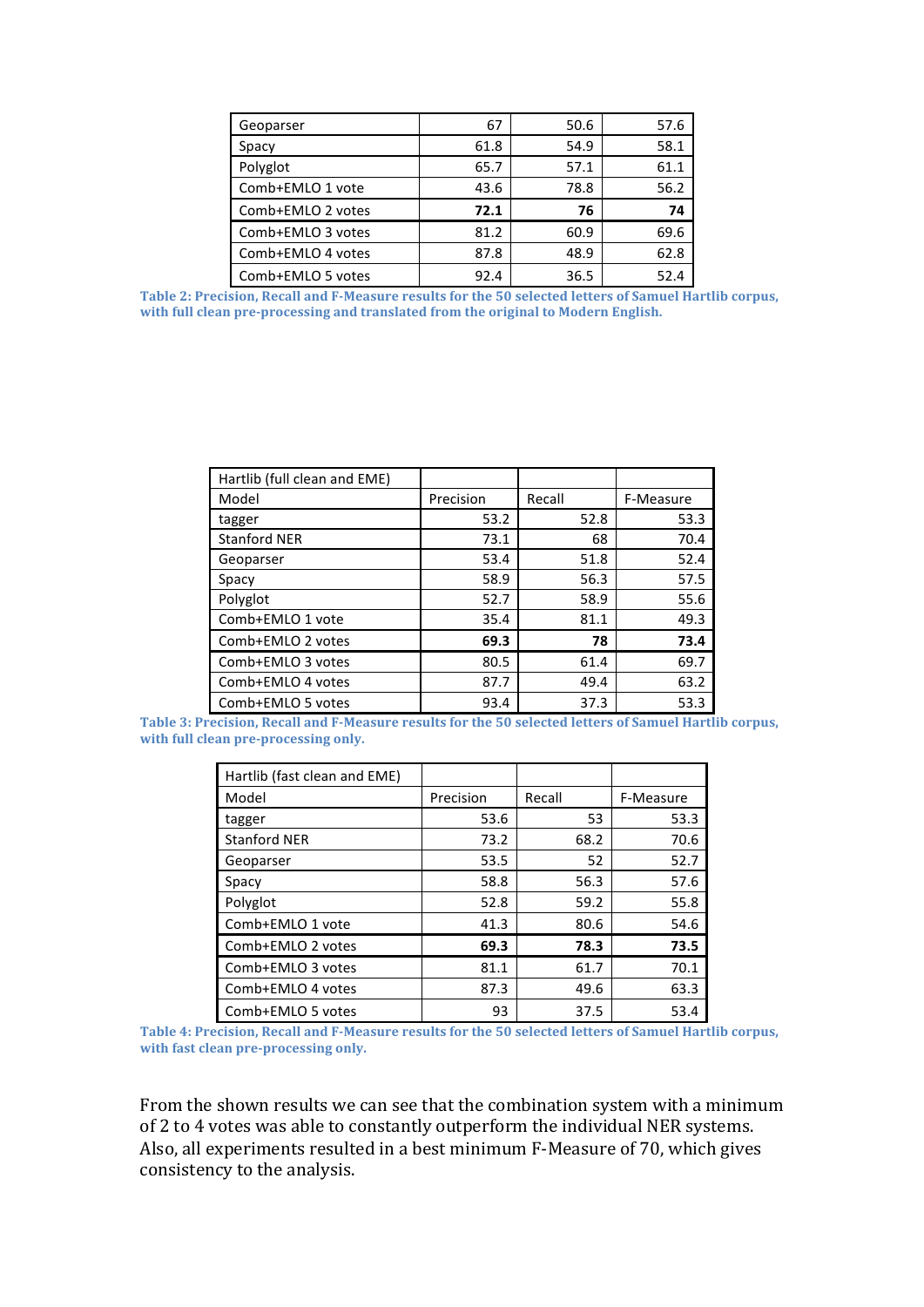The best F-Measure result was obtained for the set of Hartlib Letters when *full clean* pre-processing and translation to Modern English was performed. However, we didn't observe a significant difference between the *fast clean* set and between EME and ME. In fact, the gain in F-Measure between *fast clean* preprocessing and *full clean* pre-processing together with EME to ME translation, is only from 73.5 to 74. 

The F-Measure results for the Hartlib set are higher for all scenarios (Table 2-4) in respect to the Mary Hamilton set. This result was surprising, because the original files from Hamilton set were cleaner and written in a closer form of Modern English.

In respect to the individual NER systems, Standford NER gave the best F-Measure for all Hartlib scenarios. Its performance is constantly close to the voting system, which allows one to infer that a combinatorial system of Standford NER and EMLO gazetteers should give similar results. We have not studied possible individual combinations.

# **4. Future collaboration with host institution**

The present work opened a path for new possible collaborations, with special focus to continue to develop tools from the NLP field to study and analyze historical texts from the Republic of Letters. From the results obtained in this mission, we concluded that there is scope for improvement in respect to placenames identification.

Also, the geographic identification was not studied in deep detail, and there is the need to explore methods developed by the field of Geographic Information Retrieval on the subject of place reference resolution with Deep Neural Networks, which could be one of the next tasks to research. As for now a meeting in February 2017, with the people of interest in the field, will take place in the Digital Humanities Research Centre of the University of Chester, where the results from the present work and possible future collaborations will be discussed.

# **5. Foreseen publications/articles to result from the STSM**

Won, M., Murrieta-Flores, P., and Martins, B. (2017-in preparation). Towards a methodology for the identification and geocoding of place-names in historical documents. To be submitted to *Geohumanities* or *Digital Humanities Quarterly*.

### **6. Confirmation by the host institution of the successful execution of the STSM**

The STSM was accomplished with very satisfactory results. This work enabled us to identify the next lines of research that WG1 need to pursue and allowed the identification of further challenges to be addressed in relation to 'space and place' in the RofL project.